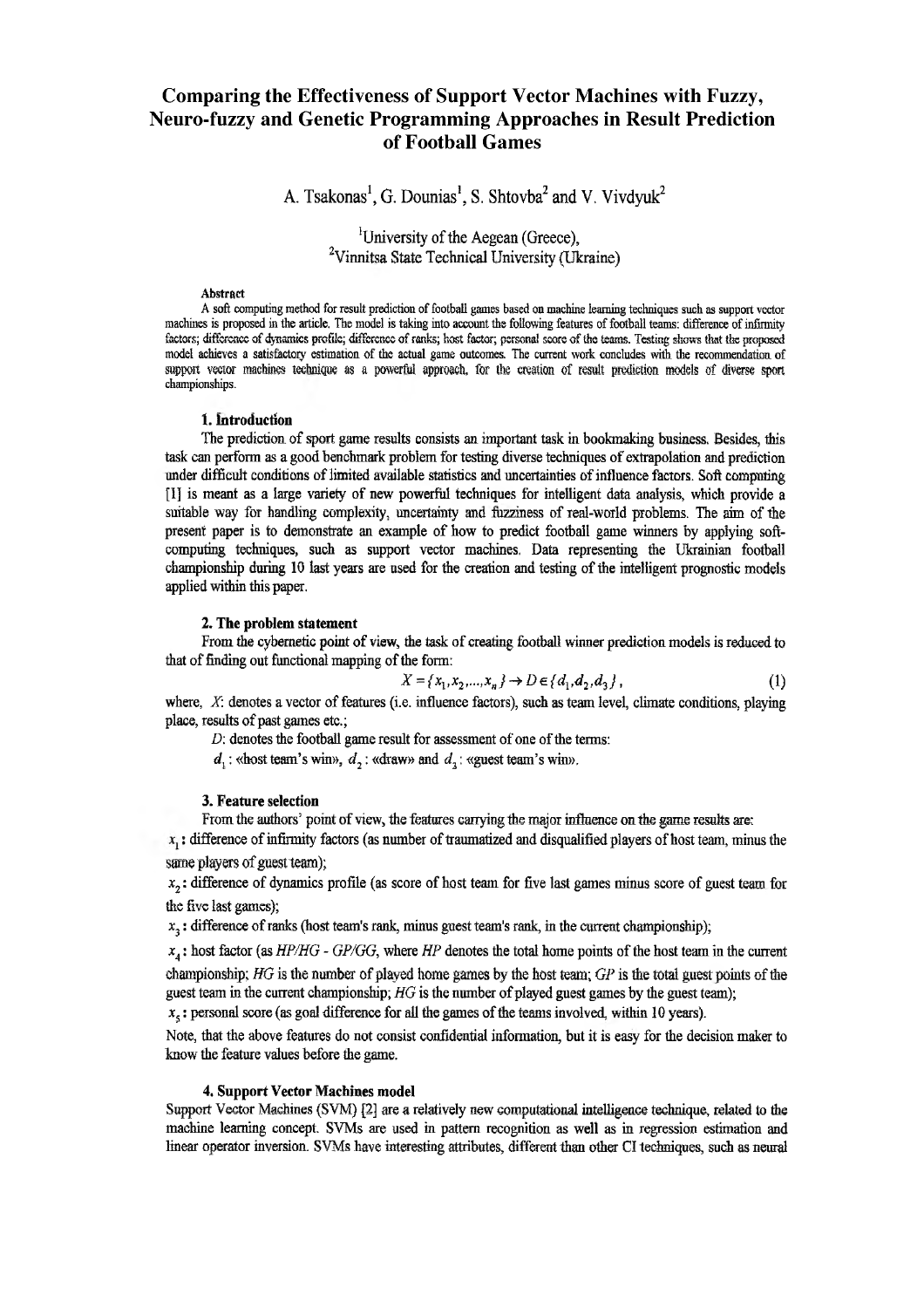networks, as SVMs find always a global minimum and they have a simple geometric interpretation. SVMs are also capable of handling large number of data or attributes and their learning is comparable in terms of speed with that of neural networks. The main characteristic of a SVM is its kernel, and the selection of the best kernel for a given problem is still a research issue. More specifically, in order to estimate a classification function  $f: x \rightarrow \{\pm 1\}$ , the most important is to select an estimate f from a well restricted socalled *capacity* of the learning machine. Small capacities may not be sufficient to approximate complex functions, while large capacities may fail to generalize, which is the effect of overfitting,

In contrast to the neural networks' approach, where early stopping is used to avoid overfitting, in SVMs, is limited according to the statistical theory of learning from small samples [3]. The simpler decision functions are the linear functions. In the case of SVM, Hie implementation of linear functions corresponds to finding a large margin separating between two classes. This margin is the minimum distance of the training data points to the separation surface. The procedure to find the maximum margin separation is a convex quadratic problem (QP) [4]. An additional parameter enables the SVM to misclassify some outlying training data in order to get larger margin between the rest training date, without however affecting the optimization be the QP. If we transform the input data into a feature space F using a map  $\Phi$  :  $x \rightarrow$  F, a linear learning machine is extended to a non-linear one.

In SVMs the latter procedure is applied implicitly. What we have to supply is a dot product of pairs of data points  $\Phi(X)$ ,  $\Phi(y) \in F$  in feature space. Thus, to compute these dot products, we supply the so-called *kernel* functions which define the feature space via:  $k(x,y)=(\Phi(x)^*\Phi(y))$ . We don't need to know  $\Phi$ , because the mapping is performed implicitly. SVMs can also learn which of the features implied by the kernel are distinctive for the two classes. The selection of the appropriate kernel function may boost the learning process. Although our problem is actually a multi-class classification (predict the winner with three possible outcomes: home, host, draw) little research or none has been done in the one-step multi-class [5]. Thus we solve this classification problem as a common regression problem, where the SVM algorithm has to minimize the mean square error. Then, in order to get the predicted outcome, the following rules are applied to the de-normalized forecasted values:

• If forecasted value>=0 consider positive or zero score result (host team will not win)

\* If *forecosted jalue<0* consider negative or zero score result (home team will not win)

While SVM classification must be applied between two classes, we select to ignore the draw case as a special case (a no winner case) keeping the sign of the output indicating the predicted class. The algorithm was fed with 105 training data records and the SVM was tested on 70 test data records. All data were normalized in [-1,1] range, We selected as kernel function the dot function (simple multiplication) as we had no evidence for the appropriateness of other, more complex functions. We also set  $C=1000$  and *epsilon*=0.01. The reader can find detailed analysis on the factors presented below in [Burges 1998]. The following results were obtained after 1377 iterations:

Train Set Mean square error: 0,052297589

Test Set Mean square error: 0.053676842

| Support Vectors                                | 97                    |
|------------------------------------------------|-----------------------|
| <b>Bounded SVs</b>                             | 90                    |
| Minimum and maximum value of the alphas        | min SV: -9.7087379    |
|                                                | max SV: 9.7087379     |
| 2-norm of the hyperplane vector,               | $ w $ = 0.12128035    |
| Estimation (by the two last examples) of VCdim | $VCdim \le 1.3774434$ |
| Hyperplane vectors for the attributes          |                       |
| $w[0] = 0.2527201$                             |                       |
| $w[1] = -0.010411425$                          |                       |
| $w[2] = 0.28175218$                            |                       |
| $w[3] = 0.18387293$                            |                       |
| $w[4] = 0.099184523$                           |                       |
| b                                              | 0.06384628            |

| Table 1 - Support Vector Machine attributes |  |
|---------------------------------------------|--|
|---------------------------------------------|--|

By applying the classification rales described in the previous paragraph we received the following results: